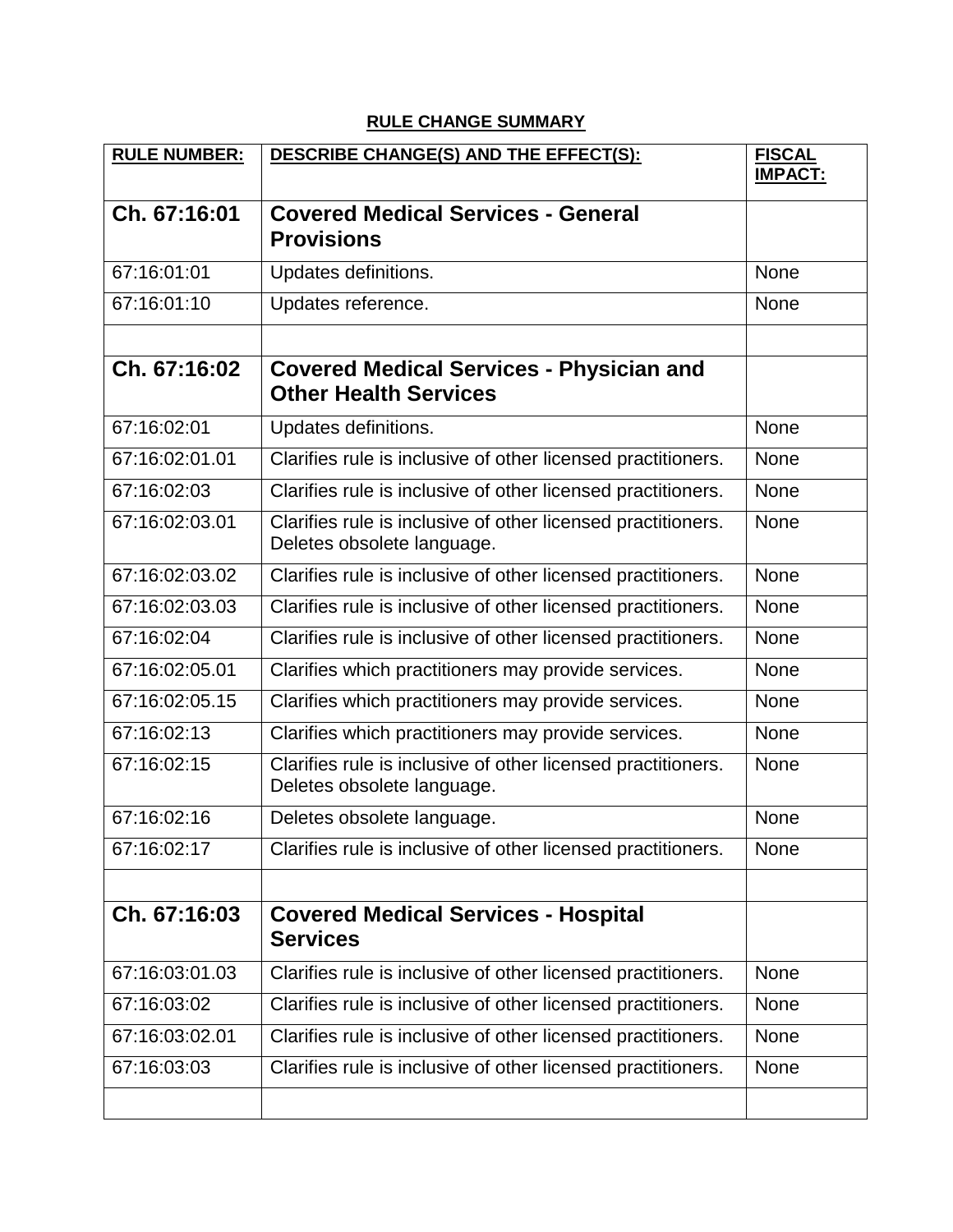| Ch. 67:16:04   | <b>Covered Medical Services - Nursing Facility</b><br><b>Rate Setting</b> |             |
|----------------|---------------------------------------------------------------------------|-------------|
| 67:16:04:33    | Clarifies rule is inclusive of other licensed practitioners.              | <b>None</b> |
| 67:16:04:41    | Clarifies rule is inclusive of other licensed practitioners.              | <b>None</b> |
| 67:16:04:59    | Repeal. Information is in provider manual.                                | <b>None</b> |
| 67:16:04:63    | Repeal. Information is in provider manual.                                | <b>None</b> |
| Ch. 67:16:05   | <b>Covered Medical Services - Home Health</b><br><b>Services</b>          |             |
| 67:16:05:05    | Clarifies which practitioners may provide services.                       | <b>None</b> |
| 67:16:05:06    | Clarifies rule is inclusive of other licensed practitioners.              | <b>None</b> |
| Ch. 67:16:06   | <b>Covered Medical Services - Dental Services</b>                         |             |
| 67:16:06:01    | Updates reference.                                                        | <b>None</b> |
| Ch. 67:16:07   | <b>Covered Medical Services - Podiatric</b><br><b>Services</b>            |             |
| 67:16:07:03    | Clarifies rule is inclusive of other licensed practitioners.              | <b>None</b> |
| 67:16:07:04    | Clarifies rule is inclusive of other licensed practitioners.              | <b>None</b> |
| Ch. 67:16:11   | <b>Early and Periodic Screening</b>                                       |             |
| 67:16:11:03:20 | Clarifies who can provide private duty nursing services.                  | <b>None</b> |
| 67:16:11:04    | Deletes unnecessary language.                                             | <b>None</b> |
| Appendix E     | Repeal. Certificate of medical necessity criteria is in Ch.<br>67:16:29.  | None        |
|                |                                                                           |             |
| Ch. 67:16:12   | <b>Covered Medical Services - Family Planning</b><br><b>Services</b>      |             |
| 67:16:12:02    | Clarifies rule is inclusive of other licensed practitioners.              | <b>None</b> |
|                |                                                                           |             |
| Ch. 67:16:14   | <b>Covered Medical Services - Prescription</b><br><b>Drugs</b>            |             |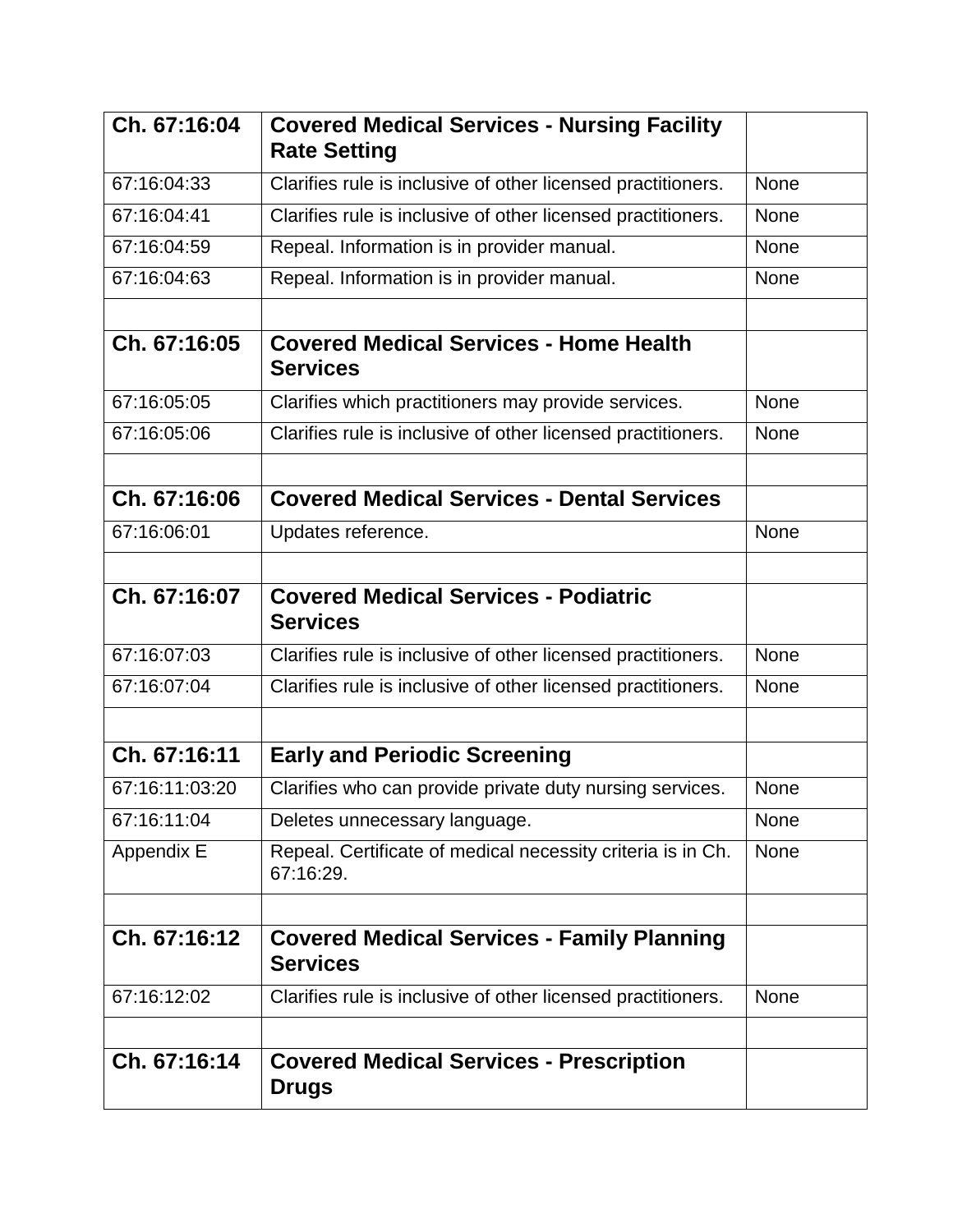| 67:16:14:06.03 | Clarifies rule is inclusive of other licensed practitioners.                                                                                                           | <b>None</b> |
|----------------|------------------------------------------------------------------------------------------------------------------------------------------------------------------------|-------------|
| 67:16:14:06.05 | Clarifies rule is inclusive of other licensed practitioners.                                                                                                           | <b>None</b> |
| 67:16:14:06.06 | Clarifies rule is inclusive of other licensed practitioners.                                                                                                           | <b>None</b> |
| 67:16:14:06.10 | Clarifies rule is inclusive of other licensed practitioners.                                                                                                           | <b>None</b> |
| 67:16:14:14    | Clarifies rule is inclusive of other licensed practitioners.                                                                                                           | <b>None</b> |
|                |                                                                                                                                                                        |             |
| Ch. 67:16:24   | <b>Covered Medical Services - Personal Care</b><br><b>Services</b>                                                                                                     |             |
| 67:16:24:01    | Updates definition.                                                                                                                                                    | <b>None</b> |
| 67:16:24:03    | Clarifies nursing services must be directed by a<br>physician.                                                                                                         | None        |
| 67:16:24:03.01 | Updates from a quarterly hour limit to a yearly hour limit.                                                                                                            | None        |
|                |                                                                                                                                                                        |             |
| Ch. 67:16:25   | <b>Covered Medical Services - Transportation</b><br><b>Services</b>                                                                                                    |             |
| 67:16:25:01    | Updates definitions. Deletes obsolete definitions.                                                                                                                     | <b>None</b> |
| 67:16:25:02    | Allows ground ambulances to act as a secure medical<br>transportation provider. Allows the department to<br>achieve cost savings and better accommodate<br>recipients. | <b>None</b> |
| 67:16:25:02.01 | Clarifies rule is inclusive of other licensed practitioners.                                                                                                           | <b>None</b> |
| 67:16:25:04    | Updates terminology. Allows the department to achieve<br>cost savings and better accommodate recipients.                                                               | <b>None</b> |
| 67:16:25:04.01 | Updates terminology.                                                                                                                                                   | None        |
| 67:16:25:04.02 | Updates terminology.                                                                                                                                                   | None        |
| 67:16:25:04.03 | Updates terminology. Simplifies vehicle equipment<br>requirements.                                                                                                     | None        |
| 67:16:25:04.04 | Updates terminology. Clarifies rule is inclusive of other<br>licensed practitioners.                                                                                   | <b>None</b> |
| 67:16:25:04.05 | Updates terminology.                                                                                                                                                   | <b>None</b> |
| 67:16:25:04.06 | Updates terminology.                                                                                                                                                   | <b>None</b> |
| 67:16:25:04.07 | Updates terminology.                                                                                                                                                   | <b>None</b> |
| 67:16:25:04.08 | Updates terminology.                                                                                                                                                   | <b>None</b> |
|                |                                                                                                                                                                        |             |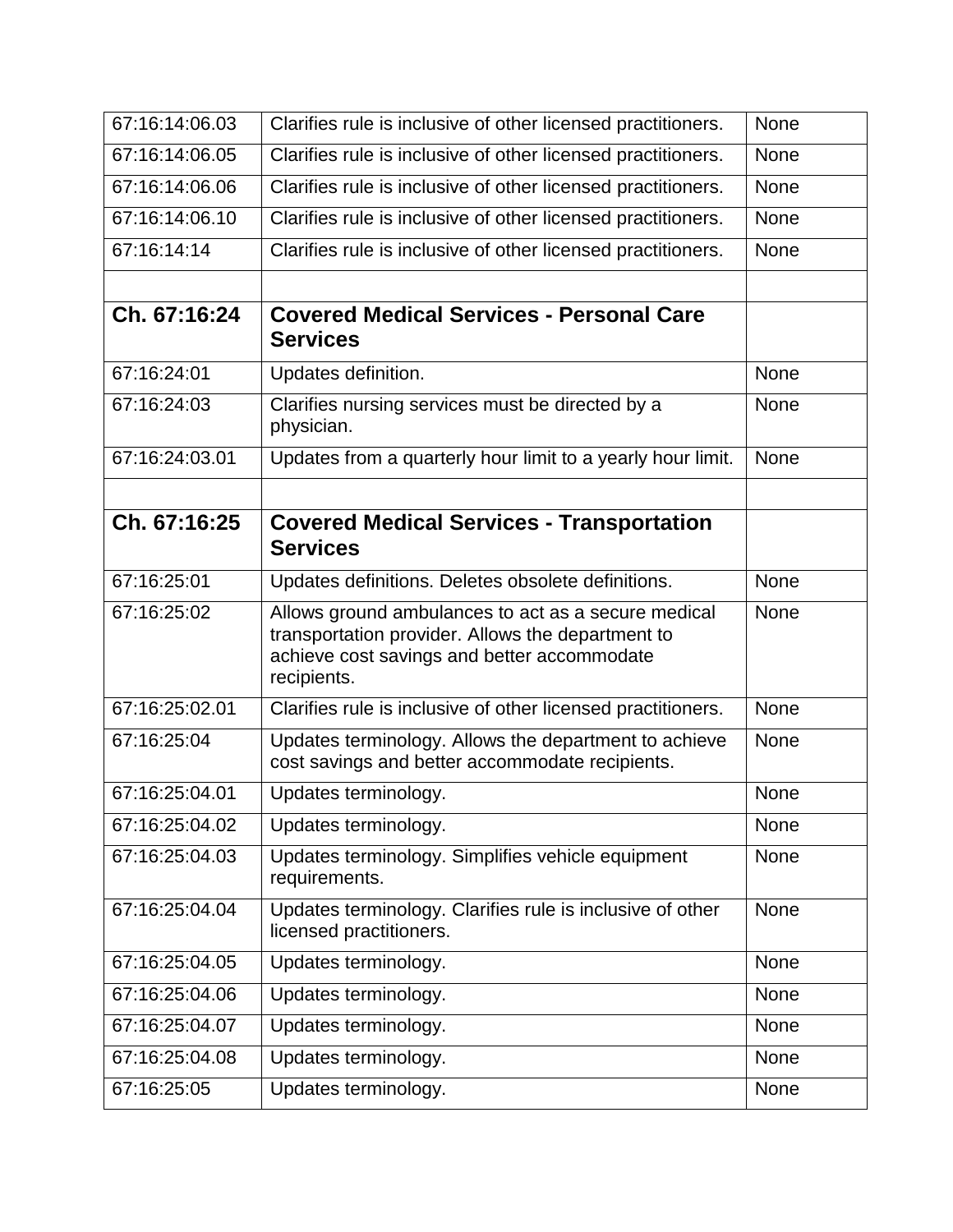| 67:16:25:06.01 | Clarifies community transportation provider<br>requirements.                                                  | None        |
|----------------|---------------------------------------------------------------------------------------------------------------|-------------|
| 67:16:25:06.03 | Repeal. Moved to 67:16:49.                                                                                    | <b>None</b> |
| 67:16:25:06.04 | Repeal. Moved to 67:16:49.                                                                                    | <b>None</b> |
| 67:16:25:06.05 | Repeal. Moved to 67:16:49.                                                                                    | <b>None</b> |
| 67:16:25:06.06 | Repeal. Moved to 67:16:49.                                                                                    | None        |
| 67:16:25:06.07 | Repeal. Moved to 67:16:49.                                                                                    | <b>None</b> |
| 67:16:25:06.08 | Repeal. Moved to 67:16:49.                                                                                    | <b>None</b> |
| 67:16:25:07.02 | Repeal. Moved to 67:16:49.                                                                                    | <b>None</b> |
| 67:16:25:07.03 | Repeal. Moved to 67:16:49.                                                                                    | None        |
| 67:16:25:07.04 | Repeal. Moved to 67:16:49.                                                                                    | None        |
| 67:16:25:08    | Makes rule inclusive of other practitioners.                                                                  | None        |
| 67:16:25:08.01 | Updates terminology. Updates language to reflect<br>current practice.                                         | <b>None</b> |
| 67:16:25:08.03 | Clarifies rule is inclusive of other licensed practitioners.<br>Updates language to reflect current practice. | <b>None</b> |
| 67:16:25:08.04 | Updates language to reflect current practice.                                                                 | <b>None</b> |
| 67:16:25:11    | Updates terminology.                                                                                          | None        |
| 67:16:25:12.01 | Updates terminology.                                                                                          | None        |
| 67:16:25:12.02 | Repeal. Moved to 67:16:49.                                                                                    | <b>None</b> |
| 67:16:25:12.03 | Repeal. Moved to 67:16:49.                                                                                    | <b>None</b> |
| 67:16:25:12.04 | Repeal. Moved to 67:16:49.                                                                                    | <b>None</b> |
| 67:16:25:12.05 | Updates terminology. Updates language to reflect<br>current practice.                                         | None        |
|                |                                                                                                               |             |
| Ch. 67:16:29   | <b>Covered Medical Services - Medical</b><br><b>Equipment</b>                                                 |             |
| 67:16:29:01    | Updates definitions. Deletes obsolete definitions.                                                            | <b>None</b> |
| 67:16:29:02    | Updates to comply with recent federal regulations.                                                            | <b>None</b> |
| 67:16:29:02.01 | Repeal. Criteria in prior authorization manual.                                                               | <b>None</b> |
| 67:16:29:02.03 | Repeal. Criteria in prior authorization manual.                                                               | <b>None</b> |
| 67:16:29:02.04 | Repeal. Criteria will be moved to billing manual.                                                             | <b>None</b> |
| 67:16:29:02.05 | Repeal. Criteria in prior authorization manual.                                                               | <b>None</b> |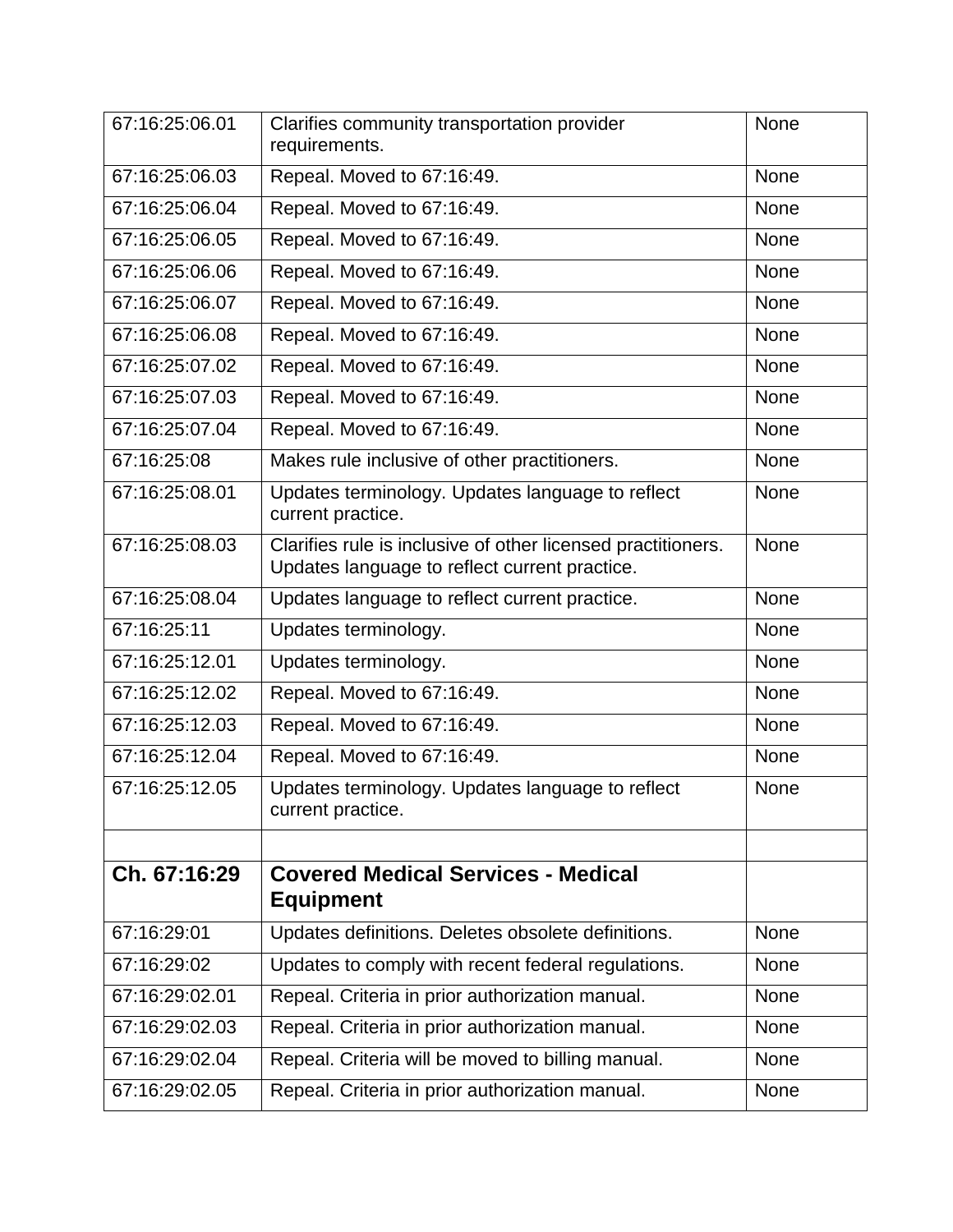| 67:16:29:02.06 | Repeal. Criteria in prior authorization manual.                                                               | <b>None</b> |
|----------------|---------------------------------------------------------------------------------------------------------------|-------------|
| 67:16:29:02.07 | Repeal. Criteria will be moved to prior authorization<br>manual.                                              | <b>None</b> |
| 67:16:29:02.08 | Repeal. Criteria will be moved to prior authorization<br>manual.                                              | <b>None</b> |
| 67:16:29:02.09 | Repeal. Criteria will be moved to prior authorization<br>manual.                                              | None        |
| 67:16:29:02.10 | Repeal. Criteria will be moved to prior authorization<br>manual.                                              | <b>None</b> |
| 67:16:29:02.11 | Repeal. Criteria will be moved to prior authorization<br>manual.                                              | <b>None</b> |
| 67:16:29:03    | Clarifies medical equipment maintenance and repair<br>requirements.                                           | <b>None</b> |
| 67:16:29:04    | Updates limits on the provision of medical equipment.                                                         | <b>None</b> |
| 67:16:29:04.01 | Clarifies equipment and supplies not covered.                                                                 | <b>None</b> |
| 67:16:29:04.02 | Provides certificate of medical necessity criteria in list<br>form.                                           | <b>None</b> |
| 67:16:29:05    | Updates to reflect current practice.                                                                          | None        |
| 67:16:29:07    | Clarifies services included in medical equipment rate.                                                        | None        |
| 67:16:29:09    | Deletes obsolete language.                                                                                    | None        |
| 67:16:29:11    | Updates claim requirements to match changes in the<br>chapter.                                                | <b>None</b> |
| Appendix C     | Repeal. Criteria moved to 67:16:29:04:02.                                                                     | <b>None</b> |
| Ch. 67:16:36   | <b>Covered Medical Services - Hospice</b><br><b>Services</b>                                                  |             |
| 67:16:36:02    | Clarifies rule is inclusive of other licensed practitioners.                                                  | <b>None</b> |
| Ch. 67:16:37   | <b>Covered Medical Services - School Districts</b>                                                            |             |
| 67:16:37:03    | Clarifies rule is inclusive of other licensed practitioners.                                                  | <b>None</b> |
| Ch. 67:16:40   | <b>Covered Medical Services - Care</b><br><b>Management - Rehabilitation, Psychiatric,</b><br><b>Neonatal</b> |             |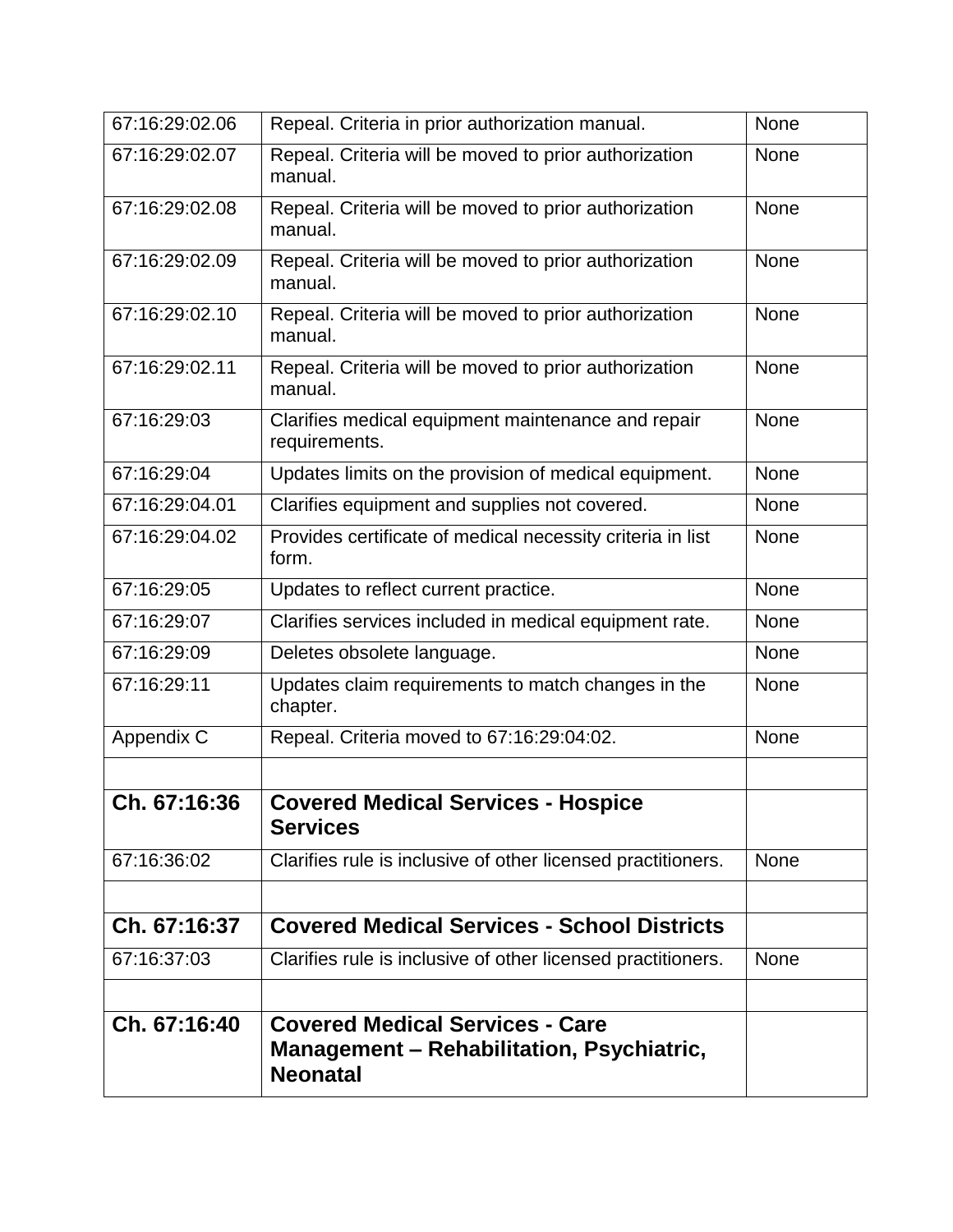| 67:16:40:07  | Clarifies rule is inclusive of other licensed practitioners.                                                      | <b>None</b> |
|--------------|-------------------------------------------------------------------------------------------------------------------|-------------|
| 67:16:40:12  | Clarifies rule is inclusive of other licensed practitioners.                                                      | <b>None</b> |
| 67:16:40:14  | Clarifies rule is inclusive of other licensed practitioners.                                                      | <b>None</b> |
| Ch. 67:16:42 | <b>Covered Medical Services - Nutrition</b><br><b>Therapy and Nutritional Supplements</b>                         |             |
| 67:16:42:02  | Repeal. Criteria will be moved to prior authorization<br>manual.                                                  | <b>None</b> |
| 67:16:42:03  | Repeal. Criteria will be moved to prior authorization<br>manual.                                                  | None        |
| 67:16:42:04  | Repeal. Criteria will be moved to prior authorization<br>manual.                                                  | <b>None</b> |
| 67:16:42:05  | Repeal. Criteria will be moved to prior authorization<br>manual.                                                  | <b>None</b> |
| 67:16:42:06  | Repeal. Criteria will be moved to prior authorization<br>manual.                                                  | <b>None</b> |
| Ch. 67:16:43 | <b>Covered Medical Services - Care</b><br><b>Management - Medically Complex Children</b>                          |             |
| 67:16:43:04  | Clarifies rule is inclusive of other licensed practitioners.                                                      | <b>None</b> |
| Ch. 67:16:44 | <b>Covered Medical Services - Federally</b><br><b>Qualified Health Centers and Rural Health</b><br><b>Clinics</b> |             |
| 67:16:44:01  | Clarifies rule is inclusive of other licensed practitioners.                                                      | <b>None</b> |
| 67:16:44:07  | Clarifies rule is inclusive of other licensed practitioners.                                                      | <b>None</b> |
| Ch. 67:16:46 | <b>Covered Medical Services - Diabetes</b><br><b>Education Program</b>                                            |             |
| 67:16:46:03  | Clarifies rule is inclusive of other licensed practitioners.                                                      | <b>None</b> |
| 67:16:46:08  | Clarifies rule is inclusive of other licensed practitioners.                                                      | <b>None</b> |
| Ch. 67:16:47 | <b>Covered Medical Services - Residential</b><br><b>Treatment for Children</b>                                    |             |
| 67:16:47:08  | Clarifies rule is inclusive of other licensed practitioners.                                                      | None        |